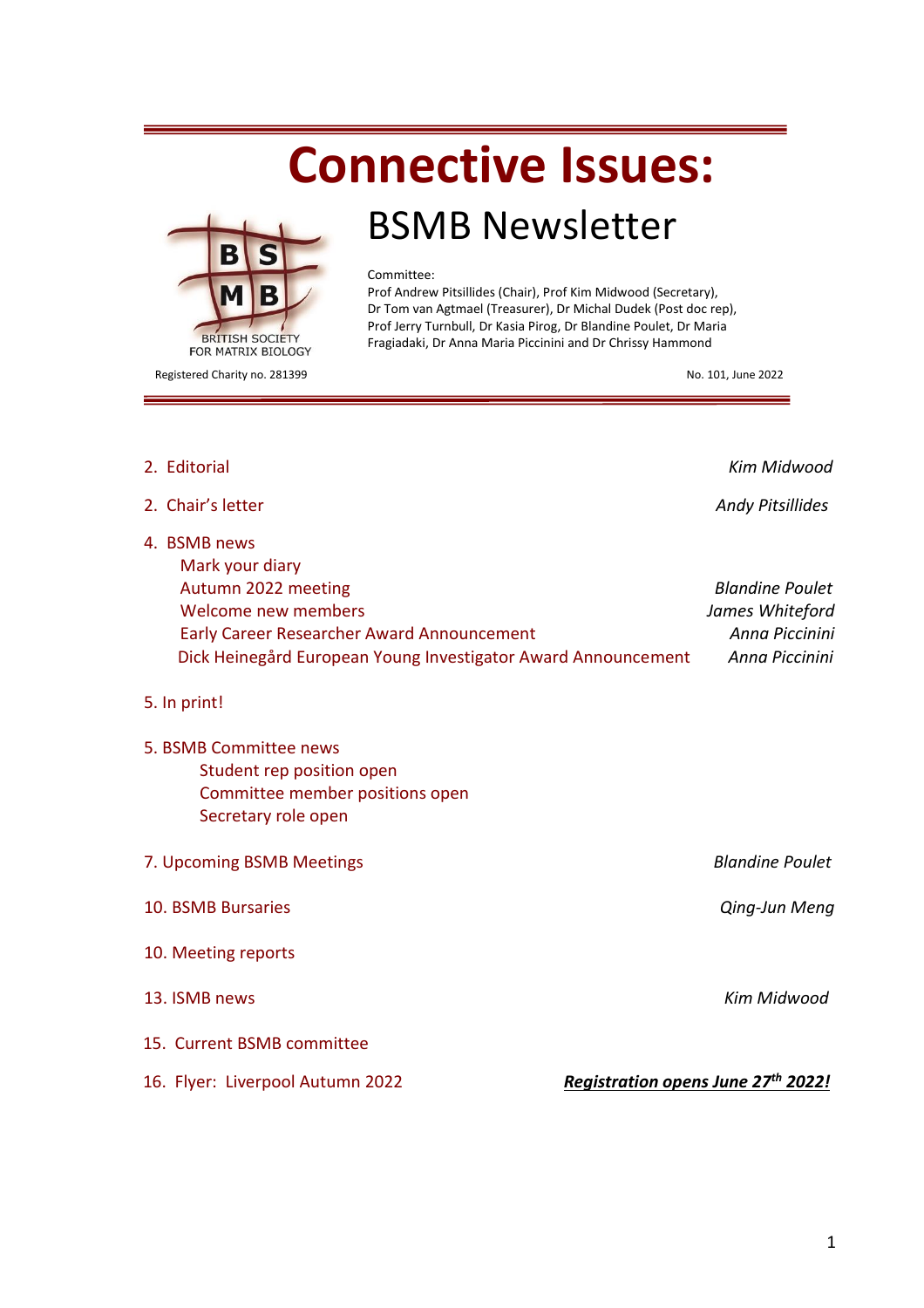## **Editorial**

Welcome to the 101<sup>st</sup> Connective Issues! It is enormously exciting to announce our return to in person BSMB meetings! The first since Autumn 2019 is being held in Liverpool on September 13-14<sup>th</sup> this year and promises an exciting dive into "the Matrix in Development", alongside plenty of opportunities to socialise together once more. It will take place at The Maritime Museum and includes an excellent programme of UK and International speakers. For the first time, this meeting will be accompanied by not one, but two, satellite events – see below for more details. Registration opens on June 27<sup>th</sup>!

Following a much welcome resurgence of our own, and other societies', face-to-face meetings, a reminder that a wide variety of travel bursaries and awards are available from both BSMB and the International Society for Matrix Biology (ISMB) to help support your presentation of matrix-related research at any conference worldwide. Please see below for details on how to apply.

Finally, as we say good bye and thank you to a number of committee members this year, this means that there are upcoming a number of opportunities available to join the BSMB committee. We are currently seeking a student rep, two committee members and nominations for Honorary Secretary. Do consider joining us and get involved in running your BSMB!

*Kim Midwood, Honorary Secretary*

**\_\_\_\_\_\_\_\_\_\_\_\_\_\_\_\_\_\_\_\_\_\_\_\_\_\_\_\_\_\_\_\_\_\_**

## **Chair's Letter**

Dear Fellow Matrix Biologists,

Something for everyone in Connective Issues 101, our bumper Summer 2022

instalment with lots of news and updates. If you're chin-deep in marking exams and your thoughts are instead more 'Room 101' – George Orwell's torture chamber in 1984 where one's worst fears were realised – then let BSMB bring you some solace.

If solace is to be found in *looking forward* to something stimulating and fun, then **get online now** and register for our Autumn 2022 meeting in Liverpool organised by Blandine Poulet (bsmb.ac.uk/meetings/). In a new adventure for BSMB, the official science programme will be preceded by a half-day symposium on 12th September allocated entirely to developing our Early Career Researchers. I am sure that you'll join me in wishing Blandine every success. If solace is sought elsewhere then reflect on the origins of the word 'Symposium': a drinking party (convivial meeting) of specialists with intellectual discussion, music and conversation – surely, something for everyone.

Focus on ECRs has always been paramount for BSMB and it is now being formally advocated by George Bou-Gharios, our committee's 'Membership Tsar'. His view [sorry to paraphrase George] is that we should take advantage of the fact that 'good things come in small packages' and that BSMB can better serve to bring matrix biologists together more often, to enable networking, and develop a better sense of community. So, look forward to more standalone ECR events or, as in Liverpool, events linked to our two meetings each year that are designed to support our Fellow, Post-doc and PhD student members. If you are keen to run an event near you, just get in touch. I hope that this dovetails with our striving for a more personal approach to communication. Pease give feedback on how we're doing – it is much appreciated.

BSMB has many plans for future meetings too. Our Spring 2023 meeting (and AGM) is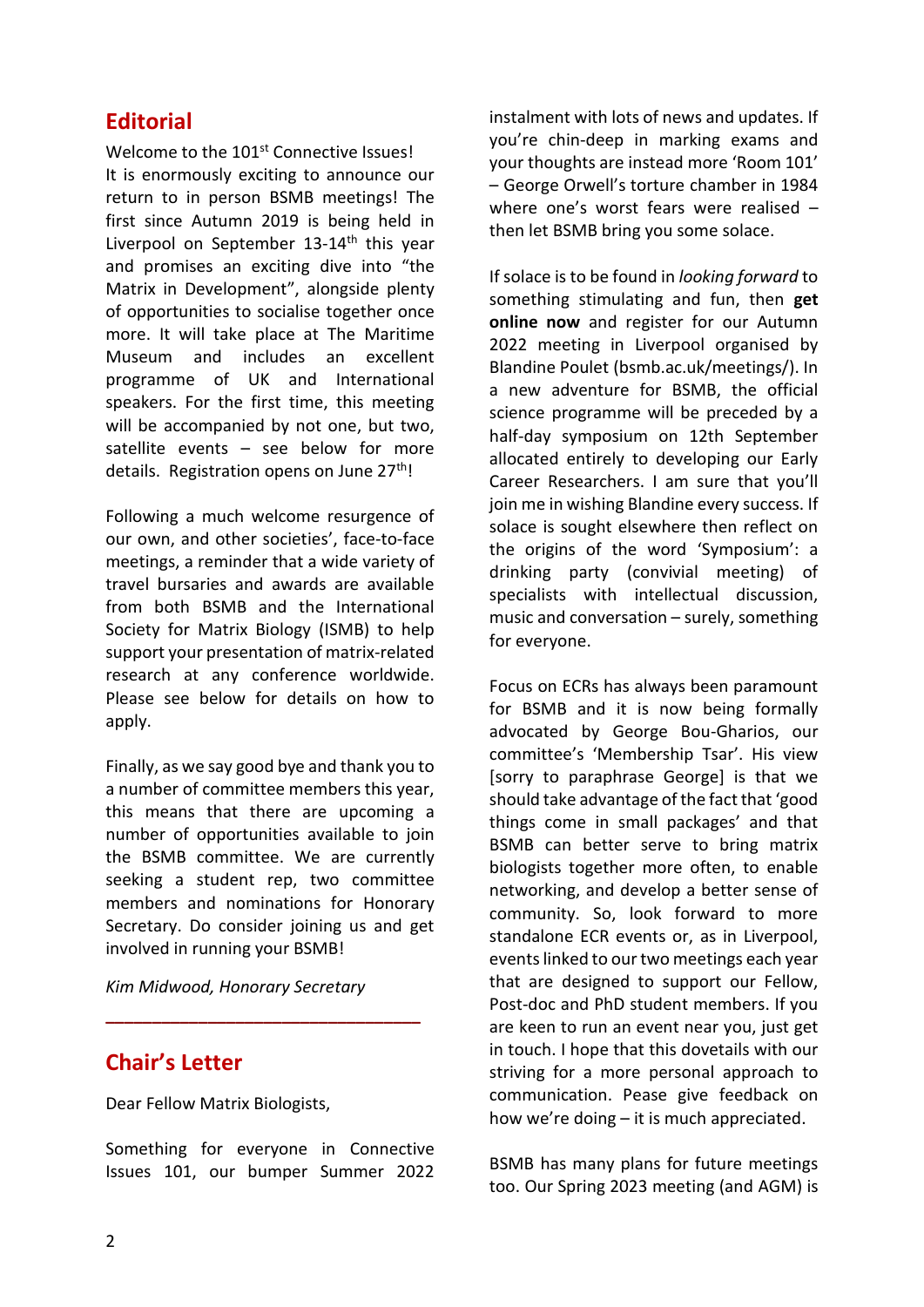being organised by Maria Fragiadaki and is scheduled for Thursday/Friday 20-21 April in Sheffield. Please plan ahead and put these dates in your diary now in order that you can take the opportunity to join us. There are also already plans being made by Jerry Turnbull for our Autumn 2023 meeting with a focus on proteoglycans, which embraces a 'Gordon Conference style'. Wider horizons bring the next Matrix Biology Europe meeting (MBE2022) to the fore, which is due to take place on 28-30th September, 2022 in the Palazzo degli Innocenti, Florence – super chance to catch up on exciting science and to embrace the tourist in you too.

*Looking back*: Since our last Newsletter, we have had the chance to gather for the Spring 2022 meeting organised by Giovanna Nalesso, which took place virtually in Surrey. I am sure that all those who attended will join me in congratulating Giovanna and her backstage team on doing an excellent job and for putting together a fantastic programme; much was learnt by all on lipid-matrix interactions in health and disease. BSMB is hugely grateful to Giovanna who now steps away after having completed her term of office on our Committee; **thank-you so much Giovanna**.

Our thanks and gratitude are also to be sent to our BSMB Medal Awardee, Kathy Cheah who gave us great science and splendid insights into how the matrix community can positively influence career trajectory. This emphasises how we should be making a special effort to 'speak to each other' more. On that matter, can I urge all members to publicise our meetings via Linked-in and Twitter Groups and to advertise via more formal routes and via larger Societies please. On which note, **congratulations** are due to **Qing-Jun Meng** who was recently elected to the ISMB Council.

Our massive gratitude is also extended to Tom van Agtmael for his long service (since 2016) as Treasurer and member of our BSMB executive. We will miss your budgetbalancing acts (aka accounting), measured sense of proportion and most importantly your humour in all matters – **thank-you very much Tom**. James Whiteford will assume the new Treasurer role later this year. This has necessitated that James step down as Chair of the John Scott Award panel and it is with great pleasure, and with unanimous approval, that we welcome Anna Piccinini into this role – good luck Anna. Thanks again James for Chairing this panel over recent years and more strength to your arm in the Treasurer role – **congratulations James**.

*You said/we did*: In response to feedback, we have modified our Membership renewal processes to introduce more and varied options for you to renew your membership. Thanks are due to all on the Committee for grappling with this moveable feast and to James, again, for implementing these changes. This also serves as a reminder for everyone to **get subscriptions up to date please**.

Last, but certainly not least, please check out opportunities (below) and **nominate yourself** to fulfil vital roles for our matrix community and join the Committee.

I'll take this opportunity to wish you, and yours, a super Summer. I look forward with great excitement to meeting everyone again in Liverpool to both acclaim our science and to spending some quality time together.

Best wishes to all BSMB members

*Andy Pitsillides, BSMB Chair*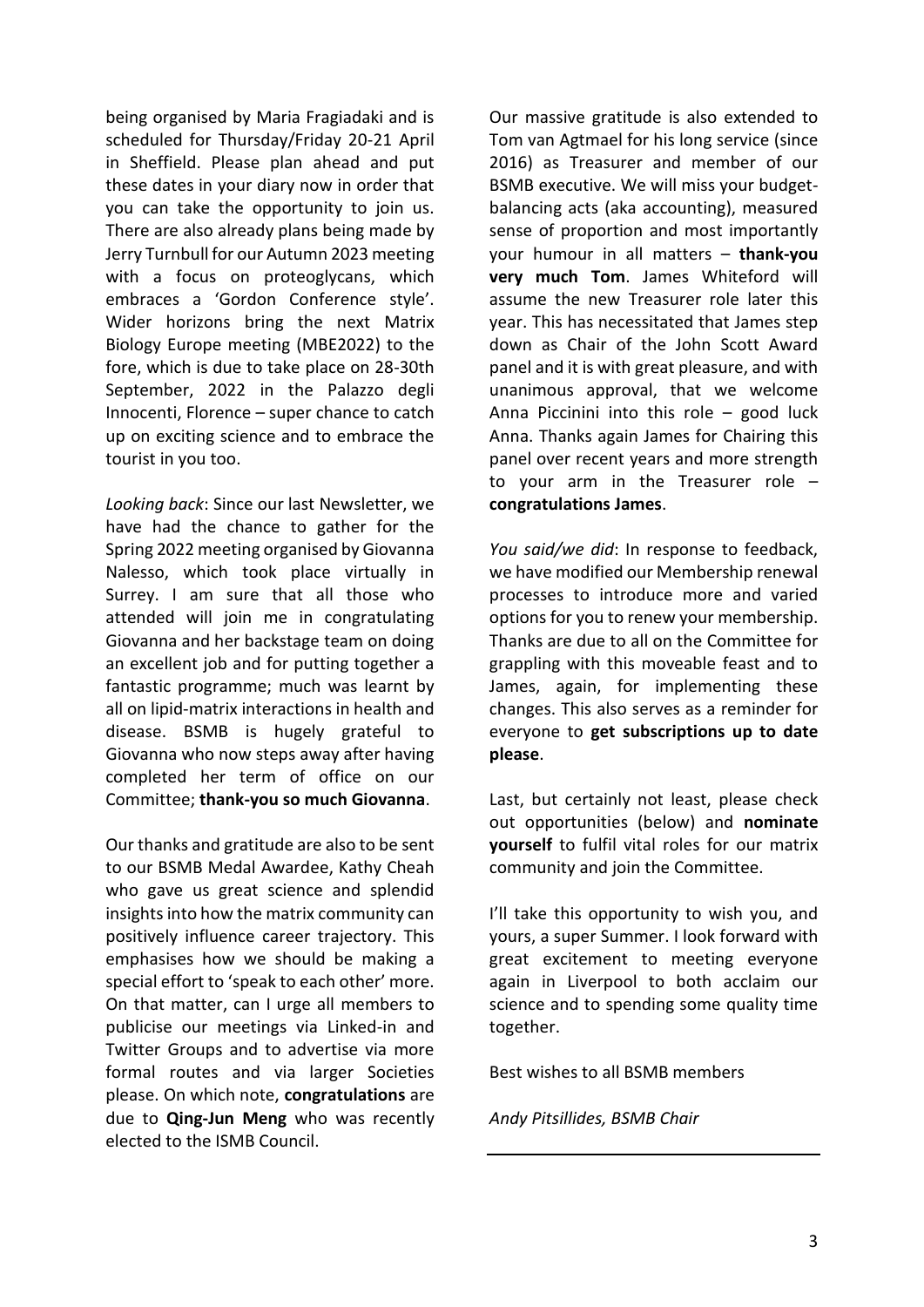## **Mark your diary**

**\_\_\_\_\_\_\_\_\_\_\_\_\_\_\_\_\_\_\_\_\_\_\_\_\_\_\_\_\_\_\_\_\_\_**

#### **BSMB Autumn 2022 Meeting**

University of Liverpool The matrix in development September  $12^{\text{th}} - 14^{\text{th}}$  2022

#### **BSMB Spring 2023 Meeting**

University of Sheffield RNA metabolism and the matrix. April 20<sup>th</sup> -21<sup>st</sup> 2023

#### **BSMB Autumn 2023 Meeting**

International Proteoglycan meeting September 2023

**\_\_\_\_\_\_\_\_\_\_\_\_\_\_\_\_\_\_\_\_\_\_\_\_\_\_\_\_\_\_\_\_\_\_**

## **BSMB News**

## **BSMB Autumn 2022 meeting: save the date!**

The next Autumn Meeting of the British Society for Matrix Biology will take place IN PERSON at the University of Liverpool from the  $12^{\text{th}}$  to the  $14^{\text{th}}$  September 2022. The theme of the meeting is "The Matrix in Development" and we have an amazing programme of speakers.

#### **Key dates:**

- Registration opens 27th June 2022
- Bursary application deadline 22nd July
- Early Bird registration closes on 29th July
- Late registration closes 29th August
- Abstract submission will close 29th July

• Oral presentation notification: 23rd August 2022

For further information please visit: bsmb.ac.uk

You can also follow us on… Instagram: @matrixbiologyuk Twitter: @BSMB1 Facebook: @BritishSocietyForMatrixBiology

#### **WELCOME TO NEW BSMB MEMBERS!**

\_\_\_\_\_\_\_\_\_\_\_\_\_\_\_\_\_\_\_\_\_\_\_\_\_\_\_\_\_\_\_\_\_\_

#### **STUDENTS**

Jingyi Feng (Cardiff) Anna Hoyle (Manchester) Theano Kyriakou (Liverpool) Lashia Mulholland (Manchester) Dominic Rutland (Liverpool) Anders Jensen (Liverpool) Alina Kurjan (Oxford) Laura Gonzalez Trueba (Glasgow)

#### **FULL MEMBERS**

Javier Barallobre-Barreiro (King's College London) Cameron Thomson (Glasgow) Lewis Francis (Swansea) Venkatesh Mallikarjun (University of Virginia) Yutaka Kobayashi (Liverpool) Dafni Ariadni Gyftaki-Venieri (Oxford)

\_\_\_\_\_\_\_\_\_\_\_\_\_\_\_\_\_\_\_\_\_\_\_\_\_\_\_\_\_\_\_\_

## **Early Career Researcher Award AND the Dick Heinegård European Young Investigator Award**

This year we are very pleased to run two very prestigious awards.

 The BSMB Early Career Researcher Award is presented to an early career researcher who has made a significant contribution to matrix biology and has excelled in the early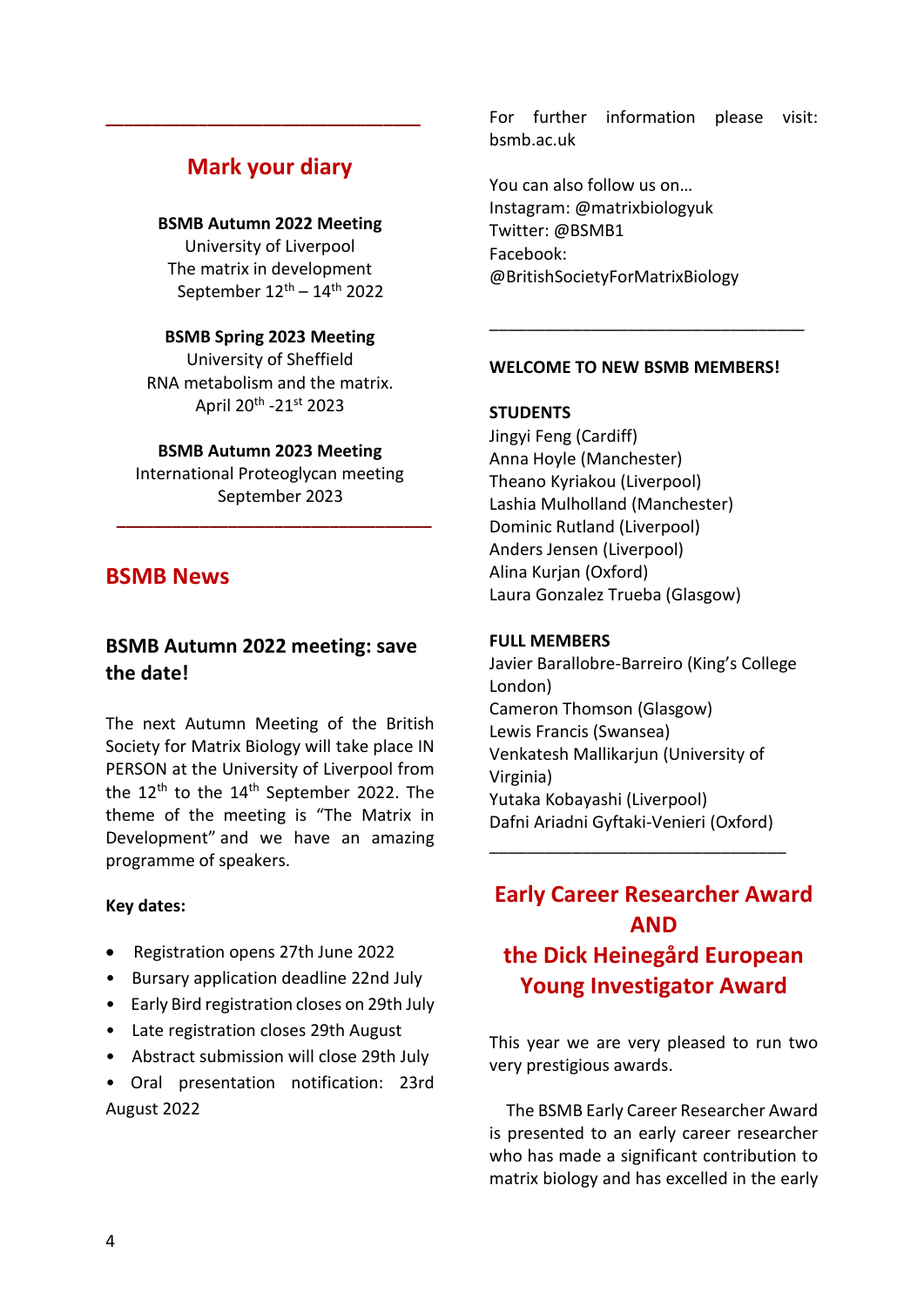stages of their research career. Following the generous bequest from the estate of Professor John Scott (1931-2012), the winner of the Early Career Researcher Award will be presented with a cheque for £1000, and will deliver the 'John Scott Lecture' at this years Autumn Meeting in Liverpool. To be eligible, applicants must have been a member of the BSMB for at least 6 months and have accepted in press at least one research manuscript and no more than three on which they are the corresponding author.

Applications should be sent to anna.piccinini@nottingham.ac.uk by no later than 5pm 30st June 2022. Eligibility criteria and further guidance for applicants can be found on our website.

 The Dick Heinegård European Young Investigator Award, which is named in memory of the great European Matrix Biologist, Dick Heinegård, is targeted at early career post-doctoral researchers. Each affiliated European Matrix Biology Society will hold its own competition to select their national nominee for this Award. Nominees will present the abstract orally during the conference. The outcome of the competition will be decided at the MBE2022 conference in Florence, Italy. The Young Investigator Awards Committee of MBE will select the winner of the Award based on the overall quality of the science and the oral presentation. The award winner will receive a certificate and a cheque (~€2000), funded by the Matrix Societies of The Netherlands, Germany and France and the BSMB. Candidates must be current BSMB members, should have no more than 5 years postdoctoral research experience as of October 01, 2022, and a demonstrable track record of excellence in matrix biology research.

Nominations should be sent to anna.piccinini@nottingham.ac.uk by July 1<sup>st</sup> 2022.

\_\_\_\_\_\_\_\_\_\_\_\_\_\_\_\_\_\_\_\_\_\_\_\_\_\_\_\_\_\_\_\_\_\_

## **In print!**

**In print:** Abstracts from the Oxford BSMB Spring meeting 2021 and the Newcastle Autumn 2021 meeting are currently in print online in the International Journal of Experimental Pathology.

The review article from Dr. Doug Dyer, recipient of the 2021 John Scott Early Career Researcher Award is also out: Gray AL, Pun N, Ridley AJL, Dyer DP. Role of extracellular matrix proteoglycans in immune cell recruitment. Int J Exp Pathol. 2022 Apr;103(2):34-43. doi: 10.1111/iep.12428.

**In prep:** Abstracts from the Surrey BSMB Spring meeting 2022 will be in print soon in the International Journal of Experimental Pathology.

### **BSMB Committee news**

There are a number of positions becoming available on the committee:

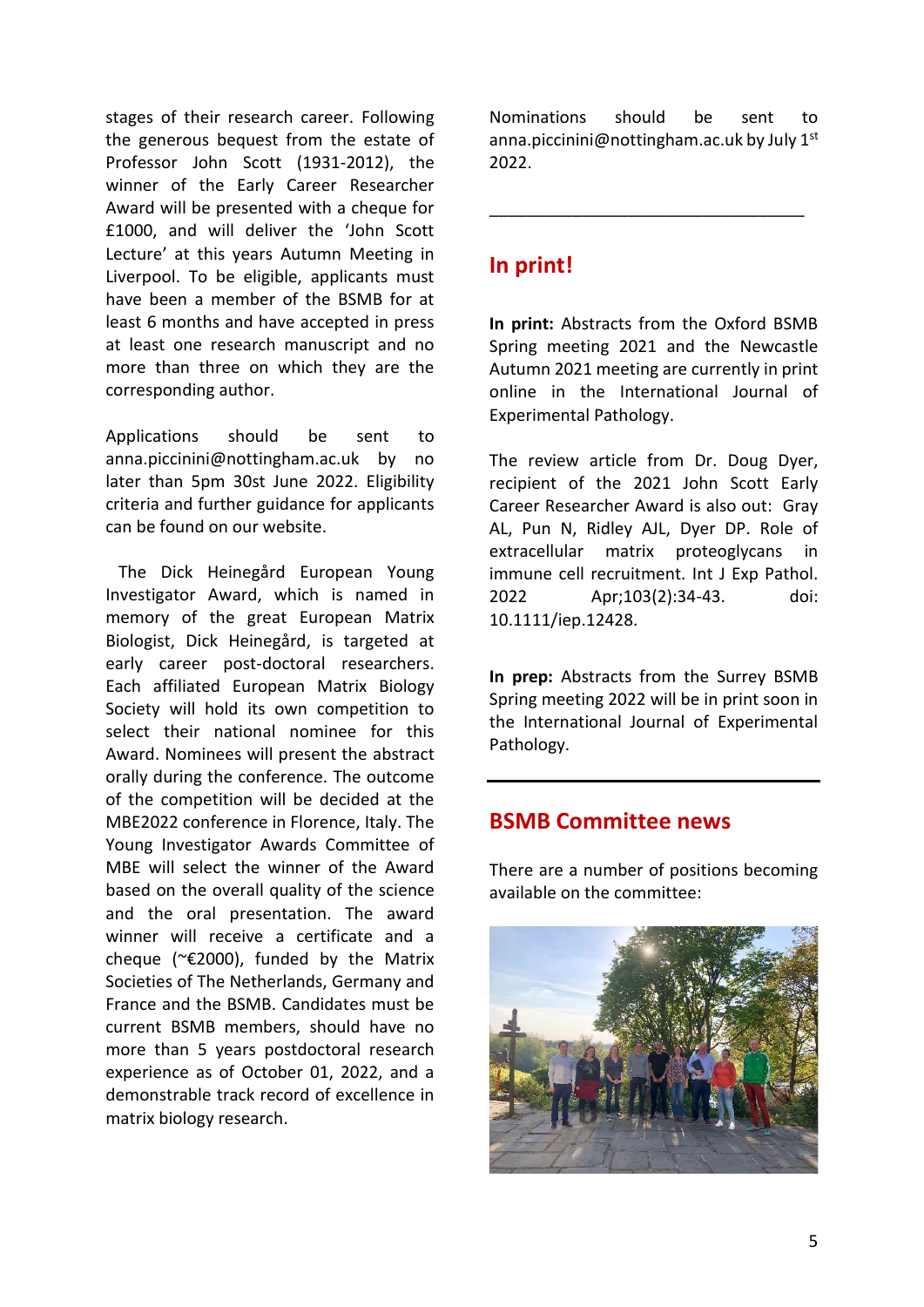

BSMB committee members enjoying our first in person committee meeting in 3 years in the sun at Shrigley Hall.

#### **BSMB student rep**

We are seeking a Student representative to join the BSMB committee. This role provides an exciting opportunity to see behind the scenes of how the society operates, and to meet matrix biologists at all stages of their career.

The role involves managing the society's social media accounts, reporting any concerns from the student members to the committee, and being on hand at conferences to welcome delegates and organize social events such as pub trips. It is a highly rewarding job that takes little time and is ideal for any student working in matrix biology who is energetic, sociable, and keen to get involved in the society.

Any current graduate student member in good standing is eligible. This post represents the student and community within the BSMB, and ensures that the views and interests of the younger members of the society are heard. Posts will be for 2 years in the first instance. The first qualified applicant to apply for the post will be awarded the position.

To apply: email your CV and a brief letter of support from your supervisor to Kim Midwood: [kim.midwood@kennedy.ox.ac.uk](mailto:kim.midwood@kennedy.ox.ac.uk)

#### **Two BSMB committee members**

Any current BSMB member in good standing is eligible for this post. Committee members formulate policy and have responsibility for organising BSMB meetings. It is expected that each Committee member will take a major part in planning and organising one BSMB meeting during their tenure, and be available to attend most Committee meetings, and occasional further meetings as required. Appointees become BSMB Trustees. It is recommended that those interested read BSMB Constitution and trustee status (www.bsmb.ac.uk).

#### **BSMB Secretary**

The current BSMB Secretary, Kim Midwood, completes her term of office in 2023. Therefore, we are beginning the search for a successor.

The Secretary is responsible for overseeing communication within and beyond the BSMB, and together with the Committee, formulates policy, represents the Society as appropriate in interactions with other bodies, and promotes the mission and objectives of the BSMB.

The Secretary shall not normally hold that office for a term of more than three years. In any case, the Secretary shall not hold that office for more than six consecutive years, but they shall be eligible for election to any other office in the Society. The term of office will begin at the Spring 2023 BSMB meeting. It is an expectation that the Secretary will be available to attend all BSMB Committee meetings and conferences through his/her term of office. Candidates should be current members of the BSMB, and have previous experience of BSMB committee service.

#### **Nomination process**

Nominations for Secretary and committee member of the BSMB can be made by any 2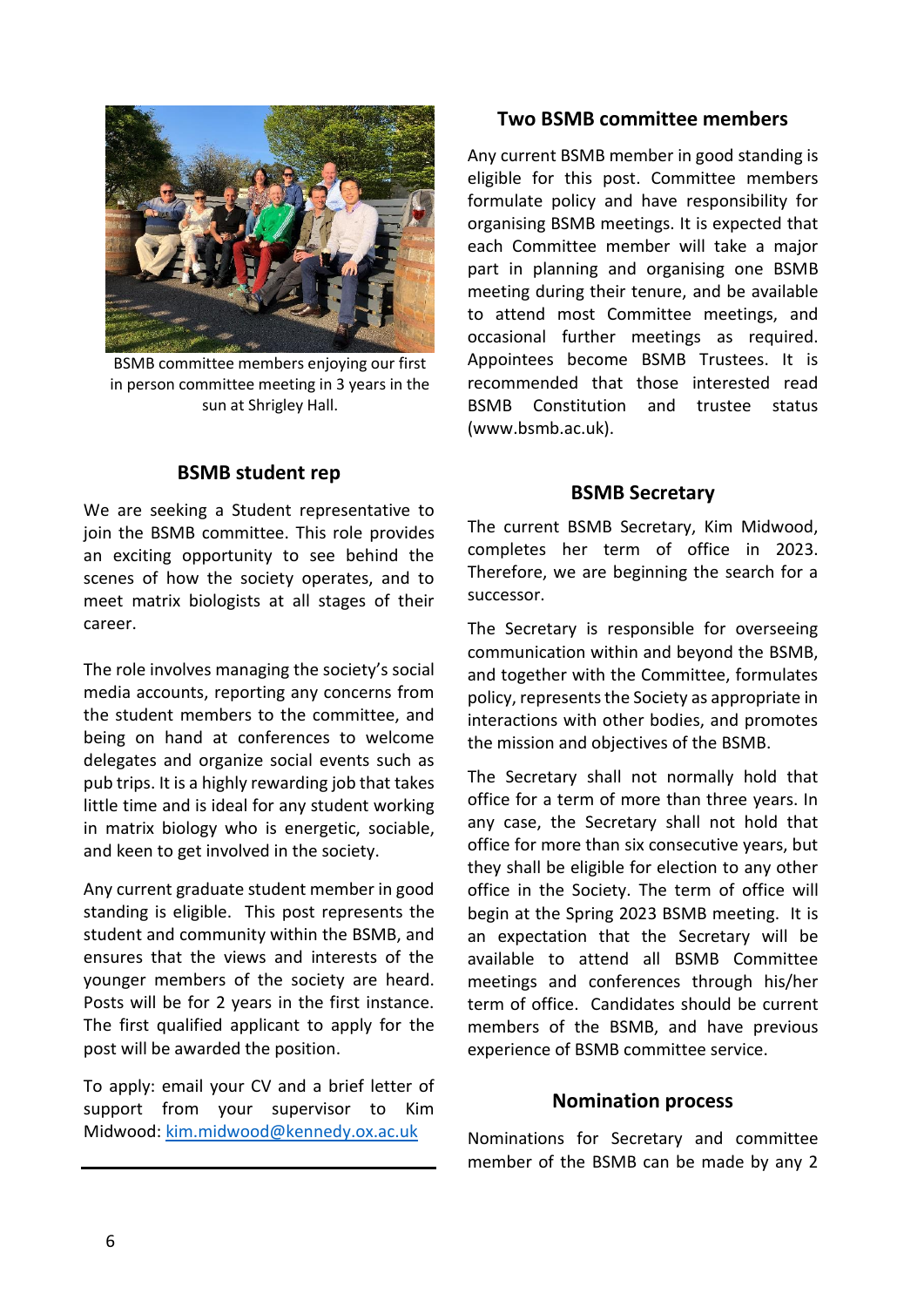members of the BSMB, or members of the current BSMB Committee.

Any nominations, together with the written consent of the proposed nominee should be forwarded to the Honorary Secretary, Professor Kim Midwood, by midnight **Friday July 29th 2022.** These can be sent by e-mail to [kim.midwood@kennedy.ox.ac.uk.](mailto:kim.midwood@kennedy.ox.ac.uk)

In the event of more than one nomination, a ballot of the membership by e-mail will be held. To this end, it would be helpful if nominees can send a brief (one page) CV together with a short statement outlining their aspirations for the Society should they be elected. In the event of no nominations, the Committee may elect to nominate and appoint a person to the posts of Secretary and BSMB committee member.

## **BSMB AUTUMN 2022 MEETING**

### **The Matrix in Development**

#### **At the University of Liverpool September 12th -14th 2022**

#### **Organized by: Dr Blandine Poulet**

I am pleased to invite you to the next faceto-face Autumn BSMB meeting in Liverpool, taking place at the Maritime Museum from 1pm on Monday 12th September to 1pm Wednesday 14th of September 2022. A range of national and international speakers will present their recent research on "The Matrix in Development", and in associated matrix research. Confirmed speakers include:

Dr Claire Clarkin (UK, University of Southampton) Dr April Craft (USA, Harvard Medical School)

Dr Ioannis Kanakis (UK, University of Chester)

Dr Audrey McAlinden (USA, Washington University)

Prof Cathy Merry (UK, University of Nottingham)

Dr Emily Noel (UK, University of Sheffield)

Prof Florence Ruggiero (France, University of Lyon)

Dr Sarah Snelling (UK, University of Oxford) Dr David Turner (UK, University of Liverpool)

The BSMB-specific conference will take place from Tuesday 12.30pm (including a quick lunch) to Wednesday 1.30pm. The conference dinner will take place on the Tuesday evening at the Waterfront Hilton. There will be an opportunity to join the meeting online if needed.

Two pre-conference events will also take place in the same venue and are free for BSMB attendees: a pre-meeting workshop for ECR on Monday afternoon from 1pm, with speakers from non-academic scientific careers (such as industry and science communication) followed by a networking social event. The Tuesday morning will be used for the Satellite meeting for members of the national ECMAge network (organised by Dr Liz Laird and Dr Vanja Pekovic-Vaughan, University of Liverpool).

Abstract submissions for podium and poster presentations, and registration will open on June 27<sup>th</sup>: please keep an eye on the website for updates: <https://bsmb.ac.uk/meetings/>

Please don't hesitate to contact me as the local organiser (Dr Blandine Poulet) for any questions [\(b.poulet@liverpool.ac.uk\)](mailto:b.poulet@liverpool.ac.uk).

Early Bird Registration will cost £160 for BSMB members and £110 for student members and includes access to the entire 2 day BSMB meeting plus the Early Career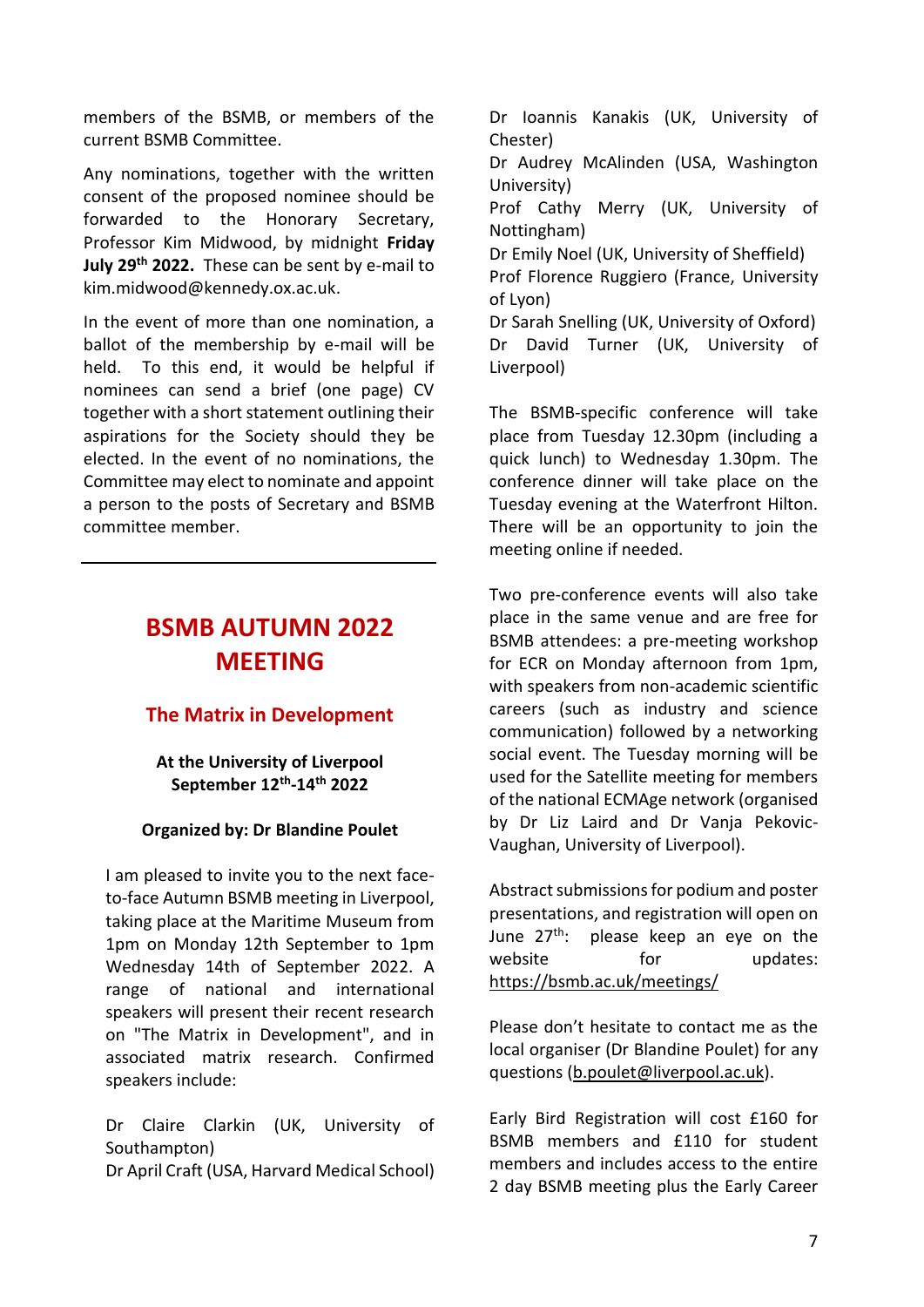satellite event, as well as conference dinner and refreshments during the event.

Abstract submission will close on 29/07/2022. Speakers will be notified by 23/08/2022.

We encourage submission of abstracts related to all areas of research pertinent to the BSMB and not only related to the theme of the meeting. Young investigators are particularly encouraged to apply.

Applications for meeting bursaries will close on July 22<sup>nd</sup> 2022, with outcomes notified by July 28th 2022.

Registration will open on 27th June 2022 with Early Bird rates available until 29th July 2022. Late registration closes 29th August 2022.

Looking forward to seeing you all in Liverpool in September.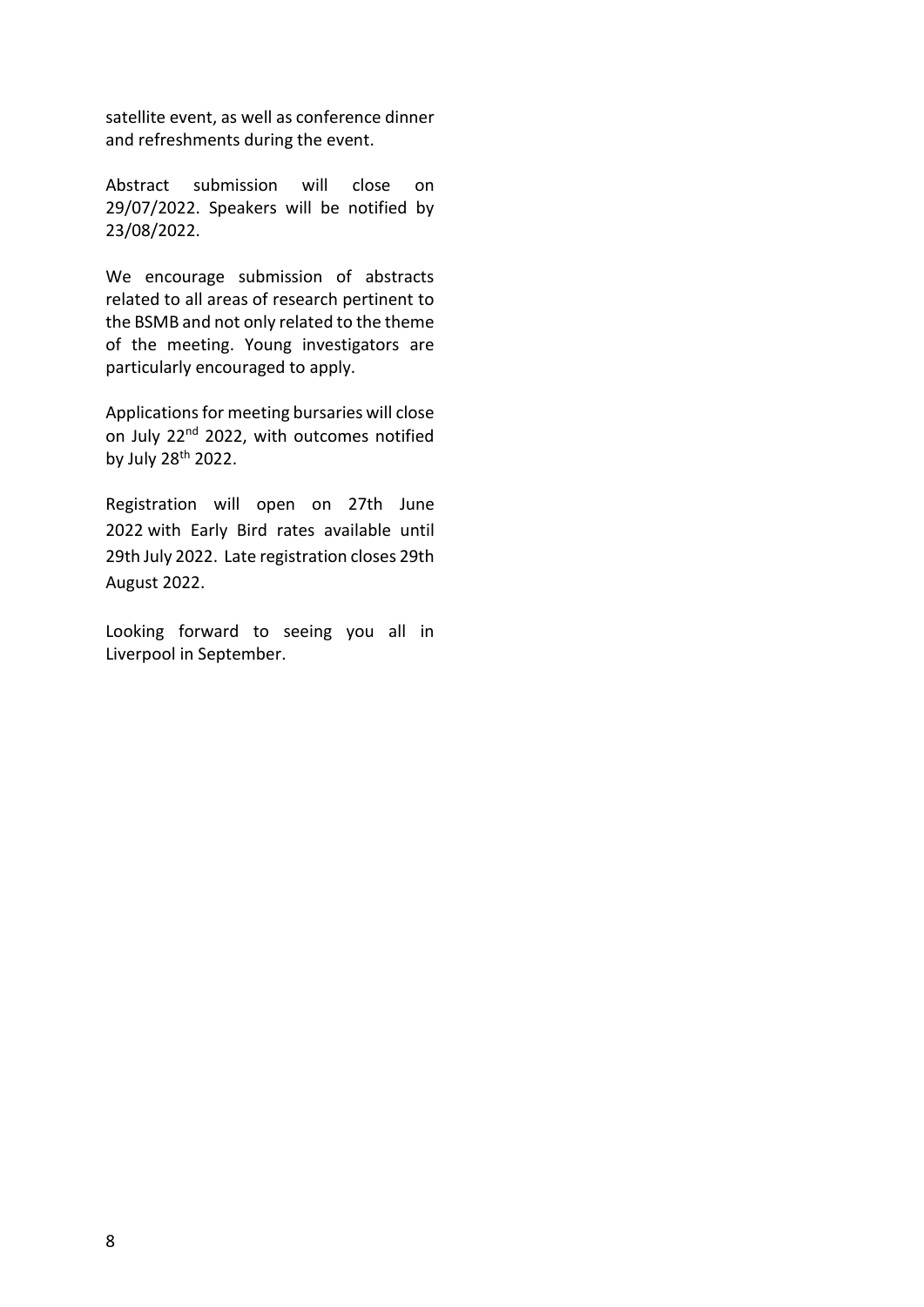#### **BSMB Autumn meeting 2022: Matrix in Development**

12-14 th of September <sup>2022</sup>

Provisional programme

#### **Monday 12 th September: ECR pre-meeting**

1-2.30pm: Registration

2.30-4pm: Career workshop

4-5 pm (with coffee): Networking / mentoring / meet the professor

5-8pm: Social event (TBC)

**Tuesday AM**: Satellite meeting: ECM ageing network (Dr Liz Laird, Dr Vanja Pekovik-Vaughan)

#### **Tuesday 13 th September: start 12.30pm**

| $11.30 - 12.30$ pm: | Registration; coffee; lunch            |  |
|---------------------|----------------------------------------|--|
| 12.30 -12.40pm:     | Opening remarks                        |  |
| $12.40 - 2pm:$      | Session 1: From stem cells to organs   |  |
|                     | Dr David Turner (30min)                |  |
|                     | 2x selected presentations (10 min x 2) |  |
|                     | Dr April Craft (30 min)                |  |

2 – 3.30pm: Coffee and poster sessions; AGM

#### 3.30 – 4.50pm: Session 2: Epigenetic influences

Dr Ioannis Kanakis(30 min)

2x selected (20 min)

Prof Audrey McAlinden (30 min)

4.50 -5.30 pm: John Scott lecture

7pm – Dinner (Hilton)

#### **Wednesday 14 th of September:**

| 9-10.20am:                                              | Session 4: Angiogenesis in development         |  |
|---------------------------------------------------------|------------------------------------------------|--|
|                                                         | Dr Claire Clarkin (30 min) - online            |  |
|                                                         | 2x selected presentations (10 min x 2)         |  |
|                                                         | Dr Emily Noel (30 min)                         |  |
| 10.20 - 11am: Coffee and Posters                        |                                                |  |
| 11-11.50am: Session 6: BSMB open meeting                |                                                |  |
|                                                         | Dr Sarah Snelling (30 min) online              |  |
|                                                         | 2 short talks - 20 min                         |  |
| 12-1.20pm Session 5: Matrix composition and development |                                                |  |
|                                                         | Prof Cathy Merry (30 min)                      |  |
|                                                         | 2x selected presentations (10 min x 2)         |  |
|                                                         | Prof Florence Ruggiero (30 min)                |  |
| $1.20 - 1.35$ pm:                                       | Poster/presentation prizes and closing remarks |  |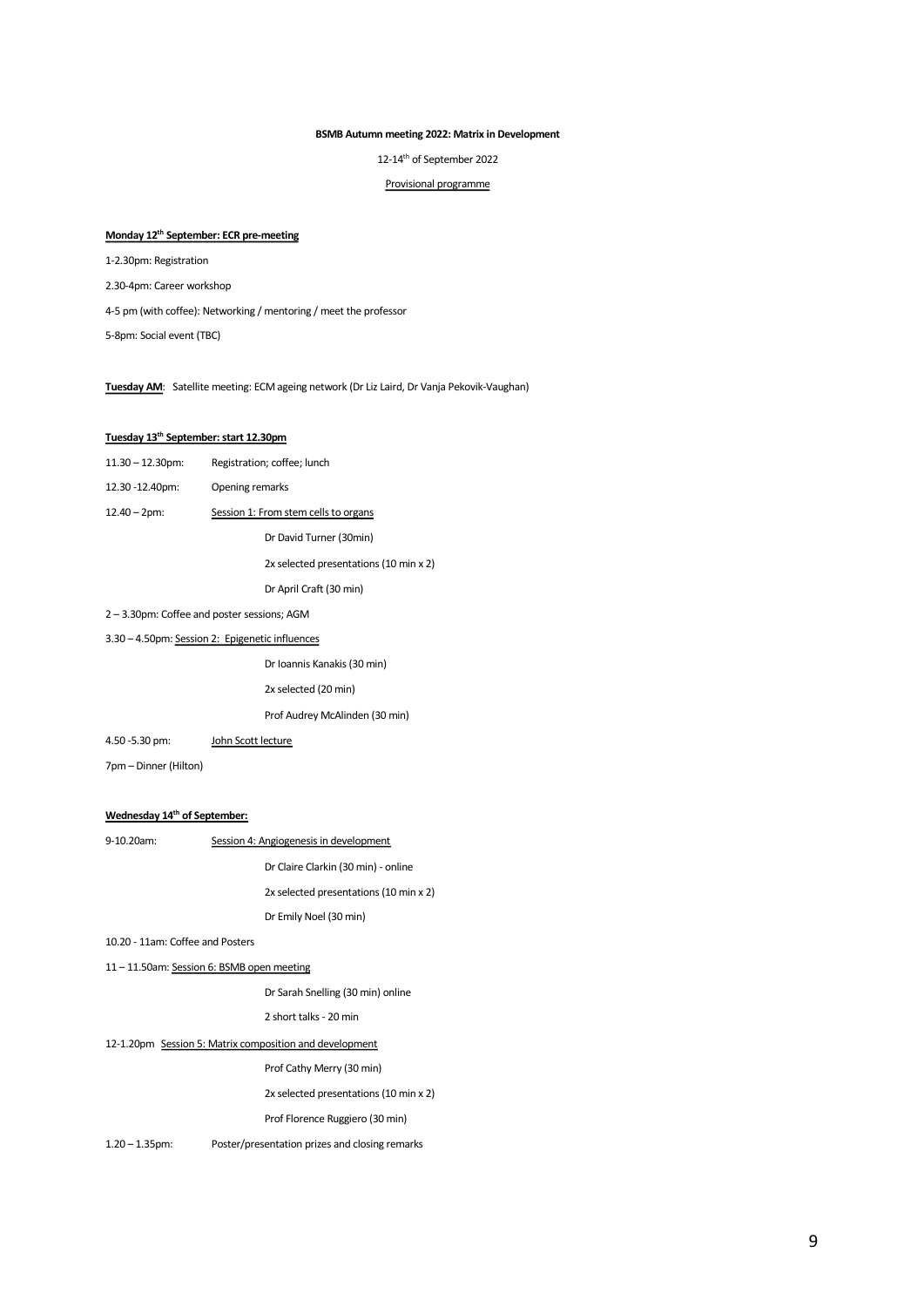## **BSMB Bursaries**

#### **BSMB Bursaries and Couchman Travel Awards are available.**

**\_\_\_\_\_\_\_\_\_\_\_\_\_\_\_\_\_\_\_\_\_\_\_\_\_\_\_\_\_\_\_\_\_\_**

Now that in person meetings have resumed and travel restrictions lifted in most parts of the world, it is time to go and present your matrix-related findings in conferences and reconnect and network with colleagues.

1) Applications are invited for a reporter bursary to attend in person the BSMB Autumn meeting to be held in Liverpool in Sept. 2022. Up to £250 can be claimed. For more details, please follow the [link](https://bsmb.ac.uk/page/reporter-bursaries/) here.

2) The Couchman Travel Award, kindly sponsored by Professor John Couchman remains open to applications. Each Travel Award will cover up to £150 for a BSMB meeting, or up to £300 for a European matrix-related meeting (including the biannual MBE meetings). Please follow the [link](https://bsmb.ac.uk/page/john-couchman-travel-award/) here.

3) For bursaries to attend the "Other meetings" category: These bursaries remain open. Please follow the [link](https://bsmb.ac.uk/page/other-bursaries/) here.

4) For bursaries to attend the " Matrix Biology Europe (MBE) and American Society for Matrix Biology (ASMB) meetings" category: These bursaries remain open. Please follow the [link](https://bsmb.ac.uk/page/mbe-asmb-bursaries/) here.

Applications should be sent to: Qing-Jun Meng (qing-jun.meng@manchester.ac.uk), Chair of the BSMB bursary committee

## **Meeting Reports**

**\_\_\_\_\_\_\_\_\_\_\_\_\_\_\_\_\_\_\_\_\_\_\_\_\_\_\_\_\_\_\_\_\_\_**

#### **BSMB Spring meeting 2022**

#### **By Giovanna Nalesso**

The BSMB 2022 Spring meeting entitled "Interactions between Lipids/Derivatives" was organised by Giovanna Nalesso at the University of Surrey. The meeting was originally planned for April 2020 but was cancelled because of the pandemic. It was therefore rescheduled for April 2022 in an online format, by using the virtual platform Spatial Chat. This was the first time that the lipid/matrix interaction was explored as a topic in a BSMB meeting, as it is a new and growing field of research.

65 participants registered for the meeting, and the programme consisted of 8 keynote presentations by invited speakers, 6 short talks and 4 poster presentations. A BSMB Medal Award was awarded to Prof Kathy Cheah, from the University of Hong Kong.

#### Day 1.

The meeting was opened by Giovanna Nalesso who welcomed everyone and introduced the online platforms for the meeting. The meeting was divided into four different sessions. The first was dedicated to the "Impact of lipid metabolism on the extracellular matrix". The first presenter was Prof Robert Snelgrove, who is a Professor of Respiratory Science at the Imperial College. He talked about the interaction between Leukotriene A4 hydrolase, the enzyme responsible for the generation of the pro-inflammatory lipid mediator leukotriene B4 and the matrikine Proline-Glycine-Proline and its perturbation in chronic lung disease. This keynote was followed by two short talks given respectively by Dr Sarah Cheleschi, from the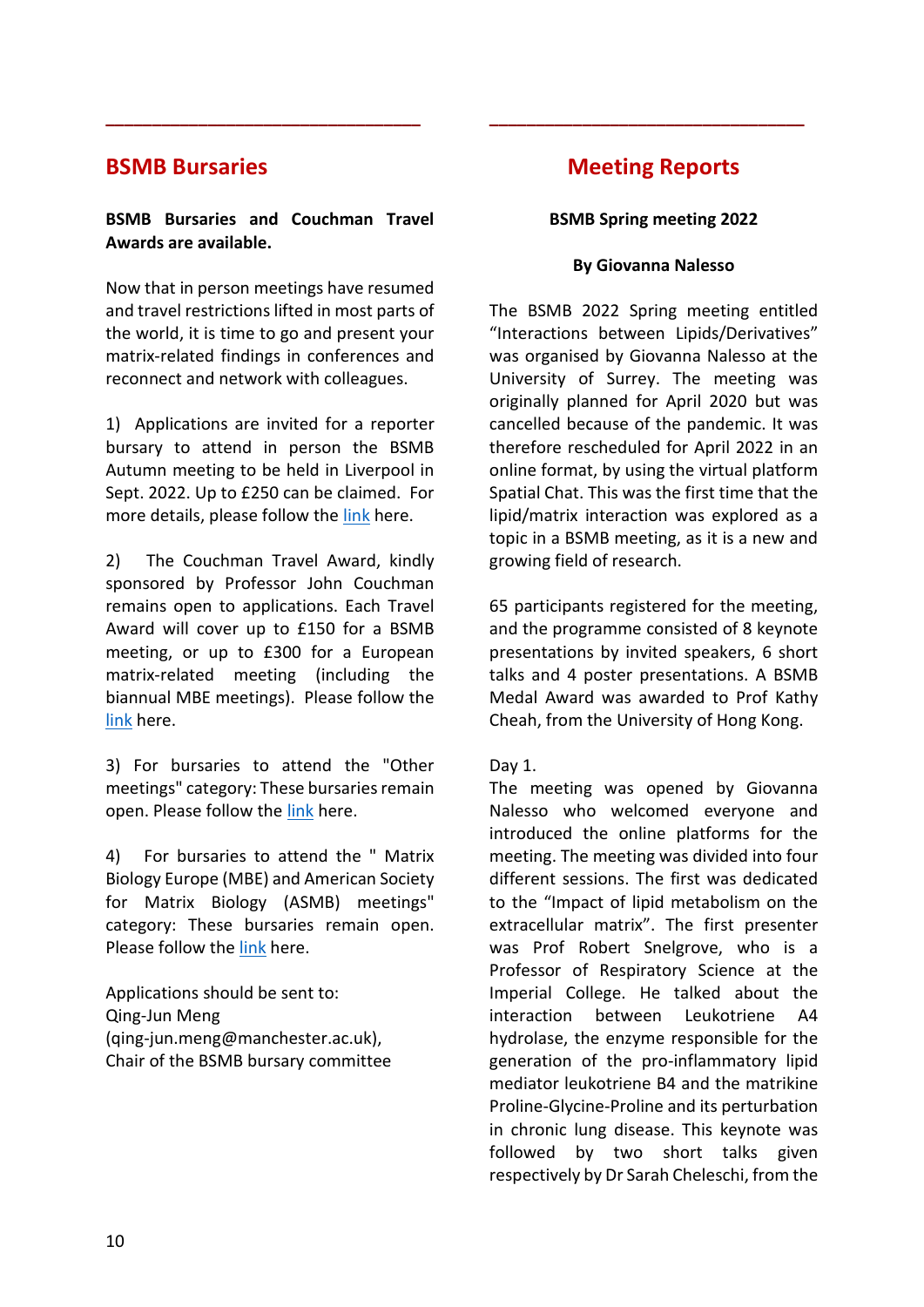University of Siena, and Dr Vivien Coulson-Thomas, from the University of Huston. Dr Sarah Cheleschi's talk explored the crosstalk between hydrostatic pressure and adipokine in the context of osteoarthritis. Dr Coulson-Thomas instead focussed on the description of the role of Hyaluronan Acid in the aging Meibomian Glands and its potential role in preventing age-related Meibomian Glands dysfunction. We concluded this session with a final keynote lecture from Prof Sirio Dupont from the University of Padua, Italy, who talked about how ECM biomechanics can influence lipid and glutathione synthesis. The session was followed by a 30-minutes Speed Networking event. Registrants were divided into 4 virtual rooms and were asked to take turns to answer 4 different questions (Name the most exciting instrument in your lab and why, How do you stay balanced? What inspired you to start doing the work you're involved with now? Do you have some hobbies outside of work?) and they had to rotate across the rooms. This event was organised to favour interaction between participants as the event was online. The discussions were lively, and people appreciated the format. The Speed Networking session was followed by the first poster session.

The second session was of talks was dedicated to Cell-to-cell communication. It was opened by Dr Sunaina Surana from University College, London. Dr Suraina talked about the role of nidogens as novel ECM receptors, and their importance in regulating neuronal signalling, trafficking, and function. Dr Surana's talk was followed by that one of Dr Jin-Ju Kim from the University of Miami. Dr Jun talked about how deficiency in Perilipin-5, a lipid droplet related protein, can affect the communication between lipid droplets and mitochondria in Alport Syndrome, a disease characterised by mutations in Collagen type IV. The second session was closed by Dr Rami Hannoush, a partner at Mubadala Capital, a life sciences company creation at the intersection of biotechnology, therapeutics platforms and biology. Dr Hannoush' s talk illustrated the recent efforts of his team in providing new biochemical and structural insights into the molecular arrangement of members of the Frizzled family of receptors and their mode of regulation by cis-unsaturated fatty acids. We closed the day with a talk given by Dr Steve Cross. Steve is a stand-up comedian, presenter and producer. Steve talked about how to communicate science to a lay audience and through public channels, such as social media. The talk was meant to be inspirational especially for young investigators and was well attended and received.

#### Day 2.

Day 2 of the BSMB 2022 Spring meeting opened with the opportunity for the attendees to view the poster followed by the BSMB Medal Award talk, which was given by Prof Kathy Cheah, from the University of Hong Kong. Prof Cheah' career was dedicated to characterising the functional genomics and developmental genetics of skeletal and inner ear development, and the molecular pathogenesis of human congenital and degenerative skeletal disorders. Her talk provided and eagle eye overview on her long and outstanding career. The first session of the second day of the conference was an open session, where the short talks were selected from abstracts from all field of research related to matrix biology and not necessarily related to the topic of the meeting. The session was opened by a keynote given by Prof Stephen Badylak from the University of Pittsburgh. Prof Badylak provided an overview of its work related to the characterisation of matrix bound nanovesicles, their content and their role in physiology and disease. Prof Badylak's talk was followed by one short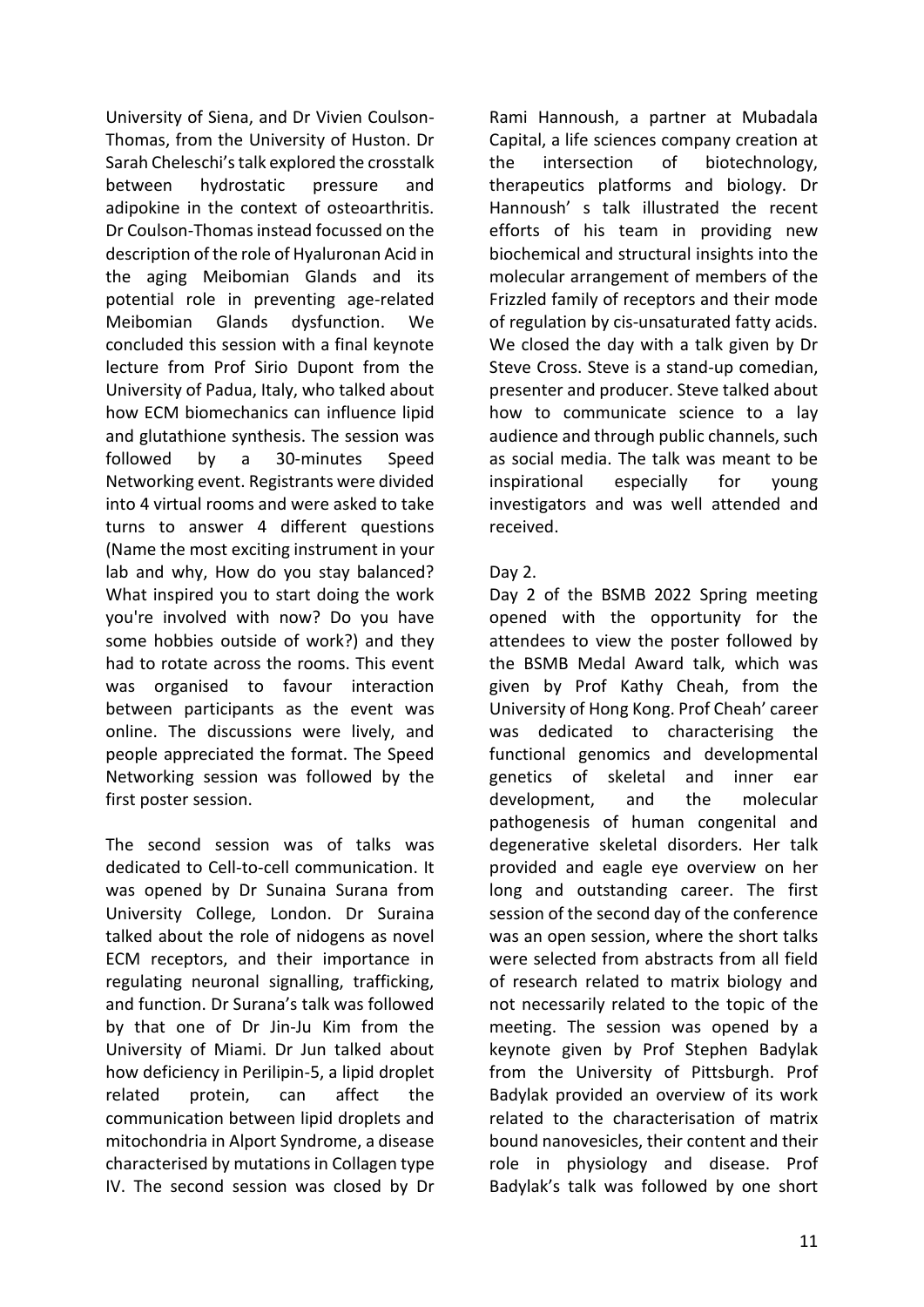talk given by Dr Cintia Scucuglia Heluany from the University of Surrey. Dr Heluany talked about the role of a cigarette smoke compound, hydroquinone, and its detrimental role on articular cartilage homeostasis. After another poster session, the final session of the meeting started. This was dedicated to "Mechanisms of disease". We had two long talks, given by Prof Nicholas Davidson and Prof Dawei Zhang, from the University of Washington and the University of Alberta. Prof Davidson's talk was focussed on describing the role of RNA binding proteins in hepatic lipid metabolism, fibrosis and hepatocellular cancer. Prof Zhang's group is instead busy in characterising the role of Membrane type-1-metalloproteinase (MT1-MMP) as a therapeutic target to lower plasma cholesterol. These two keynotes were interspersed by two short talks given by Dr Barallobre-Barreiro from King's College London, who talked about the role of proteoglycans in the remodelling of the ECM during heart failure, and Prof Dalli from Queen Mary University of London, who instead illustrated the role of proresolving mediator maresin conjugate in tissue regeneration (MCTR3) in mediating joint reparative and pro-resolving activities in a model of experimental inflammatory arthritis.

All the sessions were chaired by members of the BSMB committee.

The meeting closed with a presentation of poster and talk prizes by Kim Midwood and Andrew Pitsillides, the secretary and chairman of the BSMB. Two prizes for oral presentations were awarded to Vivien Coulson-Thomas and Javier Barallobre Barreiro, while two prizes for the best posters were given to Nicholas Day and Dionysia Valkani. The prizes were sponsored by the International Journal of Experimental Pathology and the Company of Biologists.

Despite the meeting being in an online format, it facilitated lively scientific discussion and networking, especially at the poster session which was very well attended. The meeting was very well received, with attendees commenting on high level and diversity of the talks and topics. We would like to thank IJEP, the Company of Biologists and for sponsoring this meeting.

#### **OARSI 2022 By Emily Shorter**

**\_\_\_\_\_\_\_\_\_\_\_\_\_\_\_\_\_\_\_\_\_\_\_\_\_\_\_\_\_\_\_\_\_\_**

The Osteoarthritis Research Society International (OARSI) is the premier international organisation for scientists and healthcare professionals focused on the prevention and treatment of osteoarthritis. The OARSI Hybrid World Congress in Berlin, Germany, took place from the  $7<sup>th</sup>$ -10<sup>th</sup> of April 2022. Through workshops, discussion group meetings, and oral and poster presentations, OA researchers and clinicians from over 50 different countries were able to share their work under the broad topic 'Converging to advance OA research'. This was the first-ever OARSI hybrid meeting where all attendees (inperson and remote) had access to all plenary and concurrent sessions. A range of companies and institutions that work to aid OA research and treatment sponsored the event, including: Viatris, Aptissen, GaitSmart, BioSeb and many more!

The first Plenary Session on the Thursday morning set the tone for the meeting, with exciting talks from invited speakers Valentina Pedoia and Gerjo van Osch on using machine learning and tissue engineering, respectively, in OA research. Following this were talks from some of the highest scoring abstracts, covering topics ranging from the molecular underpinnings of the disease to cross-sectional population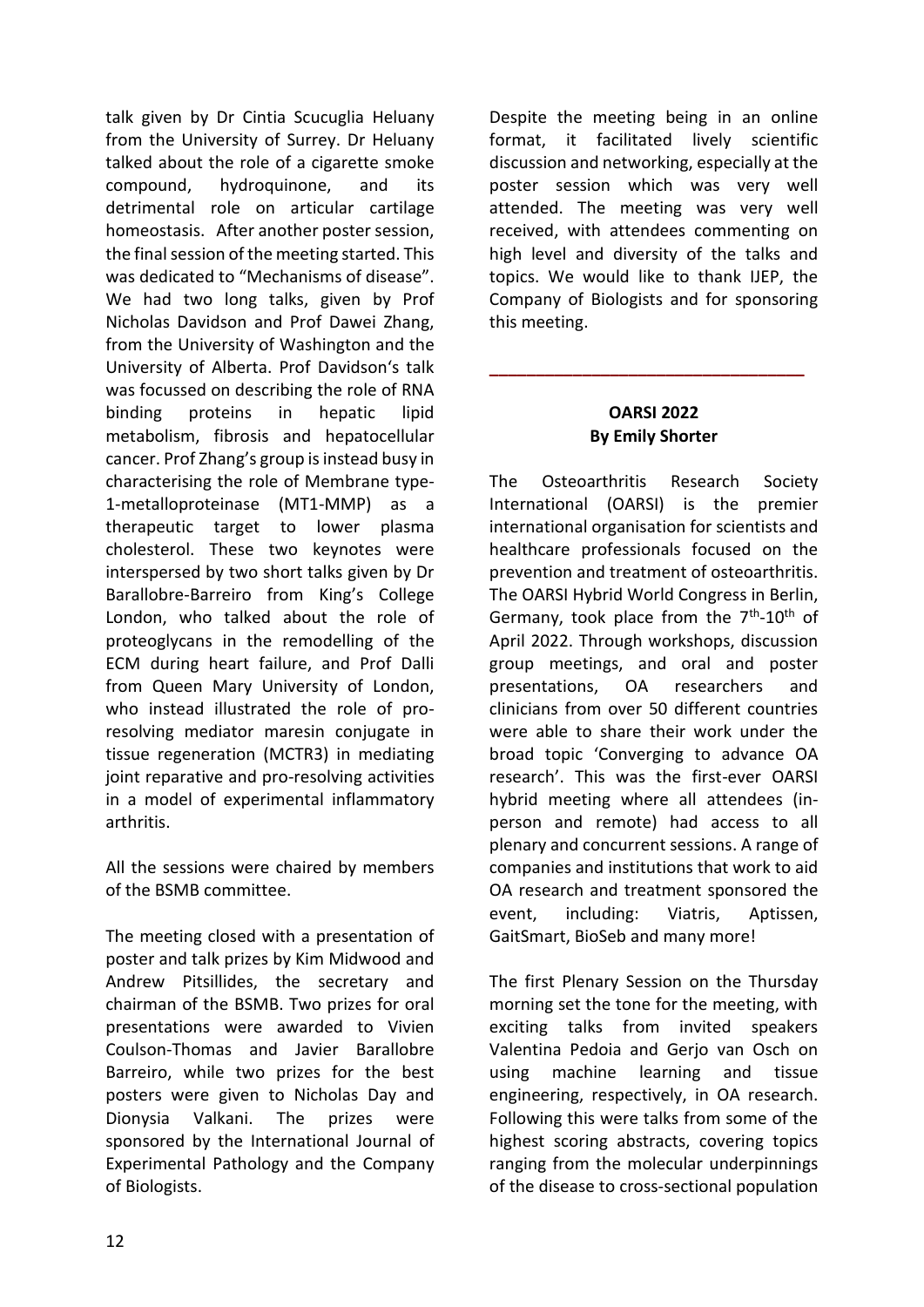based studies. After an awards ceremony recognising lifetime achievement as well as rising stars in OA research, the day ended with a keynote address where Dr Stefan Kluzek and Dr Christian Thudium discussed their brilliant research into OA biomarkers. The meeting continued bright and early on Friday morning with breakfast poster tours and a workshop on Human Joint Explant Models for Preclinical Research. Following this were concurrent sessions 'Early Stage OA and Prevention' and 'Cell Signalling, Cytokines, Matrix Biology, Mechanobiology: Mechanistic Understanding' that were both kicked off by presentations by invited speakers Dr Gillian Hawker and Dr Richard Loesser and followed by short-talks of relevant abstracts. Choosing which concurrent session to attend was a reoccurring struggle throughout the conference, as all featured fascinating talks across a range of clinical and basic research themes. Following these concurrent talks was a lunch symposium Sponsored by 'TRB Chemedica' where 'CM-Chitosan' was discussed as a promising novelty for the treatment of advanced osteoarthritis. The afternoon featured a poster session attended by hundreds of researchers from a huge variety of OArelated fields and finally ended with concurrent sessions on the topics of gait, biomechanics, imaging, and omics in OA.

Saturday once again started with some breakfast workshops for those looking to discuss the link between osteoporosis and OA. The first concurrent sessions of the day were rang in by Dr Jennifer Stevens-Lapsley who talked about OA rehabilitation and Dr Byoung Hyun Min who discussed Stem Cells, Gene Therapy & Regenerative Medicine. This was followed by a plenary session on Epidemiology and Health Economics by Dr Elena Losina and then a 'Golden Nugget' workshop whereby early career researchers were given tips on how to establish international collaborations, seize opportunities, and strive for excellence in research supervision. The highlight of the day was the debate between Dr Farshid Guilak and Dr Tuhina Neogi on what to target in OA – symptoms vs structure. This heated debate raised some interesting question, picking a side at the end was particularly difficult!

In between all the various events and talks, I managed to find time to explore Berlin, see some poignant historical sites and (of course) enjoy some currywurst and beer! It was great to attend such an interesting meeting in a beautiful city, meet fellow researchers, and hear all about the current goings on in the world of OA. I am very grateful to the BSMB for its generous support that enabled me to attend the first international conference of my academic career. Here's to many more!

## **News from the International Society for Matrix Biology**

**\_\_\_\_\_\_\_\_\_\_\_\_\_\_\_\_\_\_\_\_\_\_\_\_\_\_\_\_\_\_\_\_\_\_**

Deadlines are approaching for registration for the upcoming Matrix Biology Europe meeting (MBE2022) to be held in Florence on 28-30th September, 2022 in the magnificent Palazzo degli Innocenti. Visit the meeting website for more information: <https://mbe2022.org/>

ISMB provides international travel grants (on average 500€ for young scientists (graduate students or postdocs up to 5 years after Ph.D.) to allow them to attend major meetings in matrix biology anywhere in the world. While priority will be given to meetings directly supported by ISMB (including Matrix Biology Europe, the American Society for Matrix Biology and the Pan Pacific Connective Tissue Societies Symposium), applications are accepted for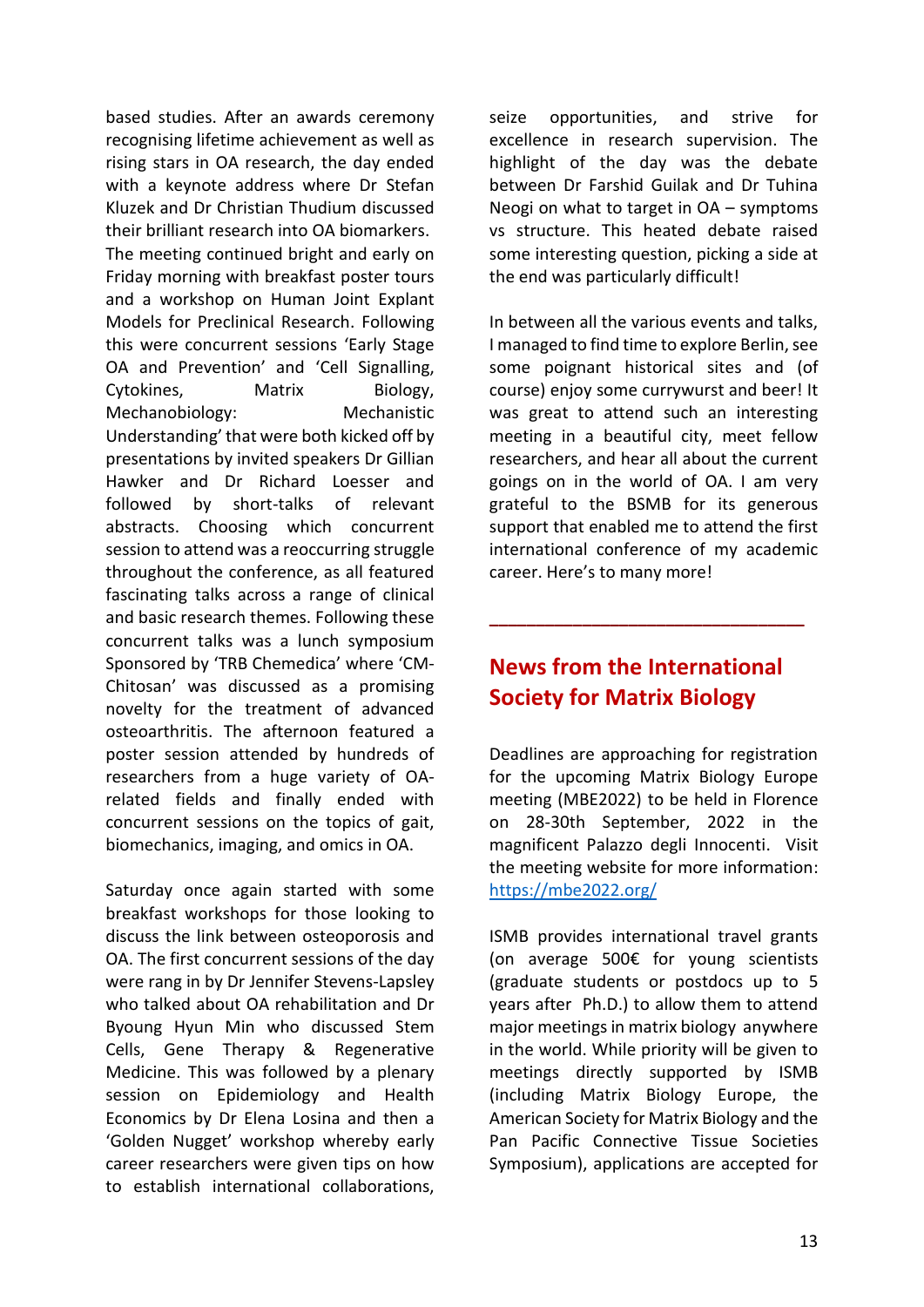any meeting, provided that the scope of the meeting agrees with the aims of the Society.

To apply for a travel grant, please submit your application via [www.ismb.org](http://www.ismb.org/) and attach a single pdf file containing: (1) a letter giving information about the meeting, the amount requested and a detailed justification for support, (2) the abstract of your poster/short talk, (3) your curriculum vitae and list of publications. Please apply several months in advance of the meeting, before one of the following deadlines: January 1, April 1, July 1, October 1.

Candidates should be members of the ISMB (see membership page for details), and a graduate student or postdoc. up to 5 years after Ph.D., (with extensions for maternity leave, military service, etc).

Grants are for international travel only and will be awarded on the basis of scientific excellence and relevance to matrix biology. Successful candidates will be notified no more than one month after each deadline. Following the meeting, awardees will be expected to send to the ISMB a certificate of attendance as well as a short report (to appear on the ISMB web site with some selected for the ISMB newsletter) in the form of a personal perspective on their experience at the meeting. All reimbursement claims and reports must be received within 3 months after the end of the conference.

**\_\_\_\_\_\_\_\_\_\_\_\_\_\_\_\_\_\_\_\_\_\_\_\_\_\_\_\_\_\_\_\_\_\_**

Kim Midwood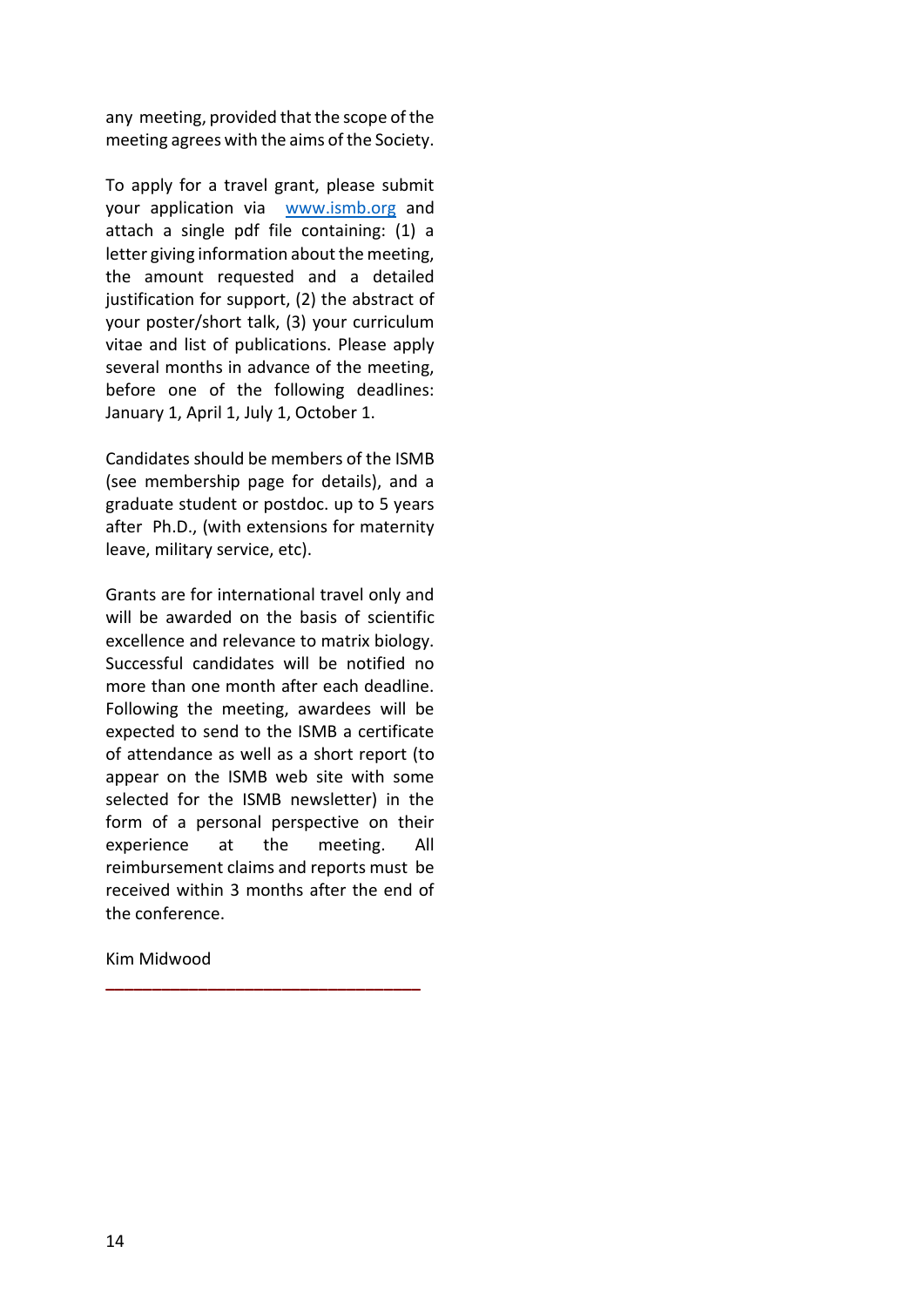## **Current BSMB Committee**

Chair, Prof. Andrew Pitsillides Royal Veterinary College; apitsillides@rvc.ac.uk

Honorary Secretary, Prof. Kim Midwood University of Oxford; [kim.midwood@kennedy.ox.ac.uk](mailto:kim.midwood@kennedy.ox.ac.uk)

Honorary Treasurer, Dr. Tom Van Agtmael University of Glasgow; [tom.vanagtmael@glasgow.ac.uk](mailto:tom.vanagtmael@glasgow.ac.uk)

#### **Elected Members:**

Prof. Jerry Turnbull University of Liverpool; [J.Turnbull@liverpool.ac.uk](mailto:J.Turnbull@liverpool.ac.uk)

Dr. Kasia Pirog University of Newcastle; [Katarzyna.Pirog@newcastle.ac.uk](mailto:Katarzyna.Pirog@newcastle.ac.uk)

Dr. Blandine Poulet University of Liverpool [B.Poulet@liverpool.ac.uk](mailto:B.Poulet@liverpool.ac.uk)

Dr. Maria Fragiadaki University of Sheffield; m.fragiadaki@sheffield.ac.uk

Dr. Anna Maria Piccinini University of Nottingham; [Anna.Piccinini@nottingham.ac.uk](mailto:Anna.Piccinini@nottingham.ac.uk)

Dr. Chrissy Hammond University of Bristol; Chrissy.Hammond@bristol.ac.uk

#### **Co-opted Members:**

Prof. Qing-Jun Meng University of Manchester; [Qing-Jun.Meng@manchester.ac.uk](mailto:Qing-Jun.Meng@manchester.ac.uk)

Dr. James Whiteford QMUL, London; [j.whiteford@qmul.ac.uk](mailto:j.whiteford@qmul.ac.uk)

Prof George Bou Gharios University of Liverpool g.bou-gharios@liverpool.ac.uk

Dr. Michal Dudek Post Doc Rep, University of Manchester; [michal.dudek@manchester.ac.uk](mailto:michal.dudek@manchester.ac.uk)